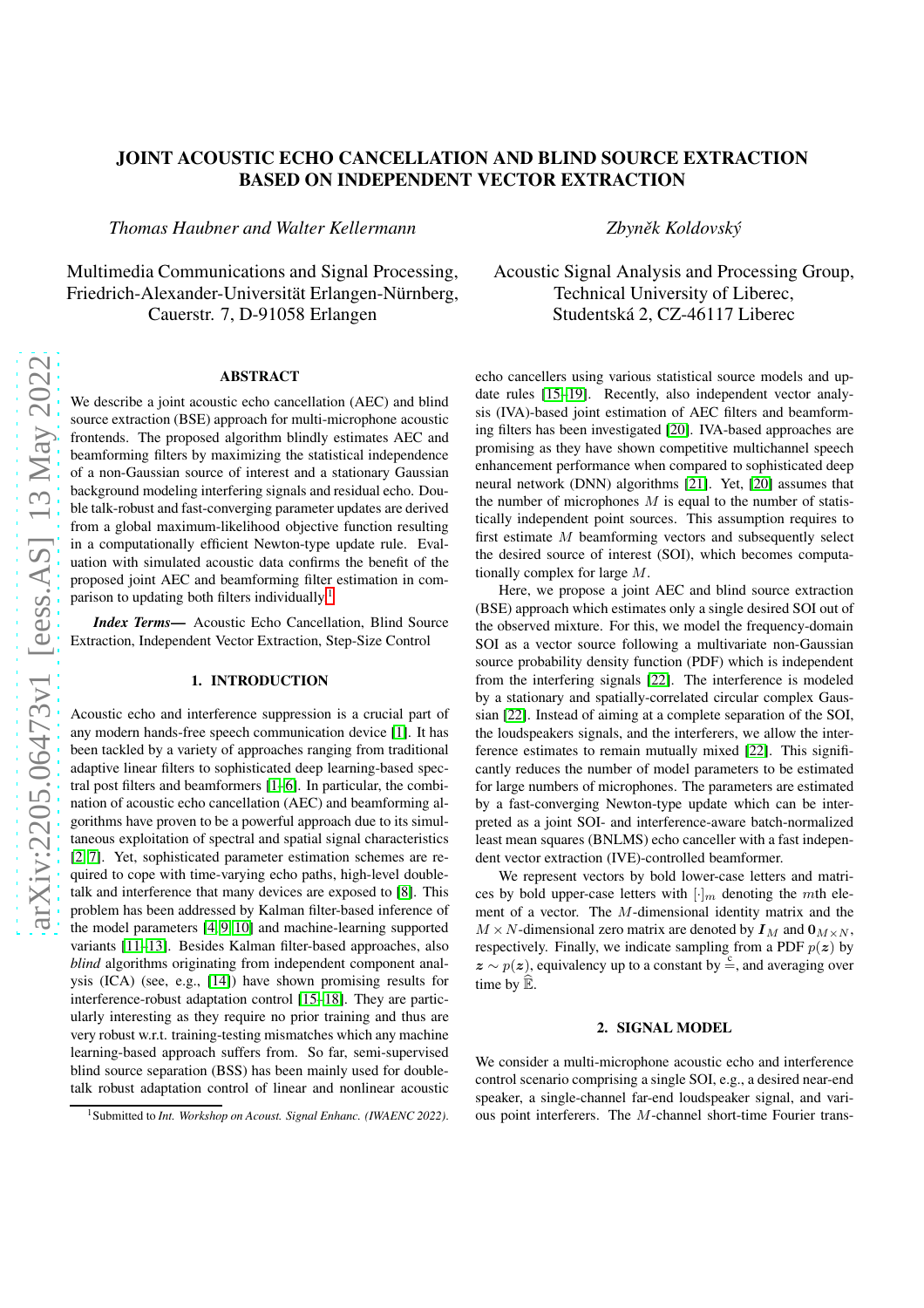form (STFT)-domain microphone signal  $x_{f,\tau}$  at frequency index f and frame index  $\tau$  is modeled as a linear superposition of the SOI image  $s_{f,\tau}$ , the echo image  $d_{f,\tau}$ , and the interference image  $n_{f,\tau}$ , as follows:

$$
\boldsymbol{x}_{f,\tau} = \boldsymbol{s}_{f,\tau} + \boldsymbol{d}_{f,\tau} + \boldsymbol{n}_{f,\tau} \in \mathbb{C}^{M}.
$$
 (1)

We assume a linear time-invariant multiplicative narrowband transfer function model to describe the acoustic propagation from the SOI and the loudspeaker to the microphones

$$
s_{f,\tau} = a_{\text{soi},f} s_{f,\tau} \quad \text{and} \quad d_{f,\tau} = h_f u_{f,\tau}, \tag{2}
$$

with the acoustic transfer functions (ATFs)  $a_{\text{soi},f}$  and  $h_f$  and the scalar desired source signal  $s_{f,\tau}$  and the scalar far-end loudspeaker signal  $u_{f,\tau}$ . Furthermore, we assume the interfering signal image  $n_{f,\tau}$  to be composed of  $M-1$  point sources  $[q_{f,\tau}]_1$ ,  $\ldots$ , [ $q_{f,\tau}$ ] $_{M-1}$ , whose acoustic propagation to the microphones is modeled by

$$
\boldsymbol{n}_{f,\tau} = \boldsymbol{A}_{bg,f} \, \boldsymbol{q}_{f,\tau} \tag{3}
$$

with the mixing matrix  $A_{bg,f} \in \mathbb{C}^{M \times M-1}$ . Note that this assumption expresses a determined mixing model, i.e., an equal number of observations and latent point sources, which allows for a detailed model analysis in Sec. [3.1.](#page-1-0)

## 3. JOINT ACOUSTIC ECHO CANCELLATION AND BLIND SOURCE EXTRACTION

We will now describe the proposed joint AEC and BSE algorithm by first introducing the proposed demixing model and then the blind estimation of its coefficients by maximizing the mutual statistical independence of the SOI estimate, the interference estimate and the loudspeaker signal.

#### <span id="page-1-0"></span>3.1. Demixing Model

To estimate the SOI  $s_{f,\tau}$ , we use the semi-supervised demixing model [\[15\]](#page-4-11)

$$
\begin{pmatrix} \hat{s}_{f,\tau} \\ \hat{z}_{f,\tau} \\ u_{f,\tau} \end{pmatrix} = \mathbf{W}_f \begin{pmatrix} \mathbf{x}_{f,\tau} \\ u_{f,\tau} \end{pmatrix}
$$
 (4)

with the SOI estimate  $\hat{s}_{f,\tau}$ , the background estimate  $\hat{z}_{f,\tau}$ , modelling interference and residual echo, and the demixing matrix

$$
\boldsymbol{W}_f = \begin{pmatrix} \boldsymbol{w}_{\text{bsc},f}^{\text{H}} & \boldsymbol{w}_{\text{acc},f}^* \\ \boldsymbol{B}_f & \boldsymbol{h}_{\text{bs},f} \\ \boldsymbol{0}_{1\times M} & 1 \end{pmatrix} \in \mathbb{C}^{M\times M} \tag{5}
$$

which is composed of the parameters  $w_{\text{bse},f} \in \mathbb{C}^M$ ,  $w_{\text{aec},f} \in \mathbb{C}$ ,  $h_{bg,f} \in \mathbb{C}^{M-1}$  and  $B_f \in \mathbb{C}^{M-1 \times M}$ . We analyze the signal estimation problem by computing the overall transmission model

$$
\begin{pmatrix} \hat{s}_{f,\tau} \\ \hat{z}_{f,\tau} \\ u_{f,\tau} \end{pmatrix} = \mathbf{V}_f \begin{pmatrix} s_{f,\tau} \\ \mathbf{q}_{f,\tau} \\ u_{f,\tau} \end{pmatrix}
$$
 (6)

between the source signals  $s_{f,\tau}$ ,  $q_{f,\tau}$  and  $u_{f,\tau}$  and the signal estimates  $\hat{s}_{f,\tau}$ ,  $\hat{z}_{f,\tau}$  and  $u_{f,\tau}$  with the transmission matrix

<span id="page-1-7"></span>
$$
V_f = \begin{pmatrix} w_{\text{bsc},f}^{\text{H}} & a_{\text{soi},f} & w_{\text{bsc},f}^{\text{H}} & A_{bg,f} & w_{\text{bsc},f}^{\text{H}} & h_f + w_{\text{acc},f} \\ B_f & a_{\text{soi},f} & B_f & A_{bg,f} & B_f & h_f + h_{bg,f} \\ 0 & 0 & 0_{1 \times M-1} & 1 \end{pmatrix}.
$$
\n(7)

As we aim in BSE at the separation of the SOI estimate  $\hat{s}_{f,\tau}$ from the multivariate, and potentially still statistically dependent, background estimate  $\hat{z}_{f,\tau}$  and the loudspeaker signal  $u_{f,\tau}$ , we conclude that the optimum demixing matrix [\(5\)](#page-1-1) must enforce a block-diagonal transmission matrix  $V_f$ . Note that a complete diagonalization of the transmission matrix is not necessary as we do not require the background estimates  $\hat{z}_{f,\tau}$  to be equal to the interfering source signals  $q_{f,\tau}$ . The block-diagonality assumption allows to couple the different components of the demixing matrix  $W_f$  and the mixing model parameters  $a_{\text{soi},f}$ ,  $A_{bg,f}$  and  $h_f$  (cf. Sec. [2\)](#page-0-1). In particular, we require that

$$
\boldsymbol{w}_{\text{bse},f}^{\text{H}} \, \boldsymbol{a}_{\text{soi},f} = 1 \tag{8}
$$

which is well-known as distortionless response constraint by identifying  $w_{\text{bse},f}$  as beamforming vector [\[23\]](#page-4-17). Furthermore, the SOI should not be contained in the background estimate  $\hat{z}_{f,\tau}$ which is equivalent to

$$
\boldsymbol{B}_f \, \boldsymbol{a}_{\text{soi},f} = \boldsymbol{0}_{M \times 1} \tag{9}
$$

with  $B_f$  being identified as blocking matrix. A straightforward choice for  $B_f$  is given by [\[22\]](#page-4-16)

<span id="page-1-3"></span>
$$
\boldsymbol{B}_f = \begin{pmatrix} \boldsymbol{g}_f & -\gamma_f \, \boldsymbol{I} \end{pmatrix} \tag{10}
$$

which allows to parametrize the blocking matrix  $B_f$  entirely in terms of the SOI ATF  $a_{\text{soi},f} = (\gamma_f \quad g_f)^T$ . Finally, to ensure that the echo signal is neither contained in the SOI estimate  $\hat{s}_{f,\tau}$ nor in the background estimate  $\hat{z}_{f,\tau}$ , we must ensure that

$$
w_{\text{acc},f}^* = -\,\boldsymbol{w}_{\text{bse},f}^{\text{H}}\,\boldsymbol{h}_f \tag{11}
$$

<span id="page-1-6"></span><span id="page-1-4"></span><span id="page-1-2"></span>
$$
\mathbf{h}_{\text{bg},f} = -\,\mathbf{B}_f \,\mathbf{h}_f \,. \tag{12}
$$

<span id="page-1-5"></span><span id="page-1-1"></span>Note that [\(11\)](#page-1-2) readily identifies  $-w^*_{\text{acc},f}$  as concatenated system of the echo ATF  $h_f$  and the beamforming vector  $w_{\text{bse},f}$ . By replacing  $w_{\text{acc},f}$ ,  $h_{\text{bg},f}$  and  $B_f$  (cf. Eqs. [\(10\)](#page-1-3)-[\(12\)](#page-1-4)) in the upper part of the demixing model [\(4\)](#page-1-5), we obtain

$$
\begin{pmatrix} \hat{s}_{f,\tau} \\ \hat{z}_{f,\tau} \end{pmatrix} = \begin{pmatrix} \boldsymbol{w}_{\text{bse},f}^{\text{H}} \\ (\boldsymbol{g}_f - \gamma_f \boldsymbol{I}) \end{pmatrix} (\boldsymbol{x}_{f,\tau} - \boldsymbol{h}_f \, u_{f,\tau}) \qquad (13)
$$

with the signal estimator being solely parametrized by  $w_{\text{bse},f}$ ,  $a_{\text{soi},f} = (\gamma_f \quad g_f)^{\text{T}}$  and  $h_f$ . We conclude that the considered constraints lead naturally to the traditional approach of first subtracting the echo estimate  $\hat{a}_{f\tau} = h_f u_{f,\tau}$  from the microphone signal  $x_{f,\tau}$  and subsequently applying a beamformer [\[2\]](#page-4-2). In the next sections, we will show how to jointly estimate the unknown parameters  $w_{\text{bse},f}$ ,  $a_{\text{soi},f}$  and  $h_f$ .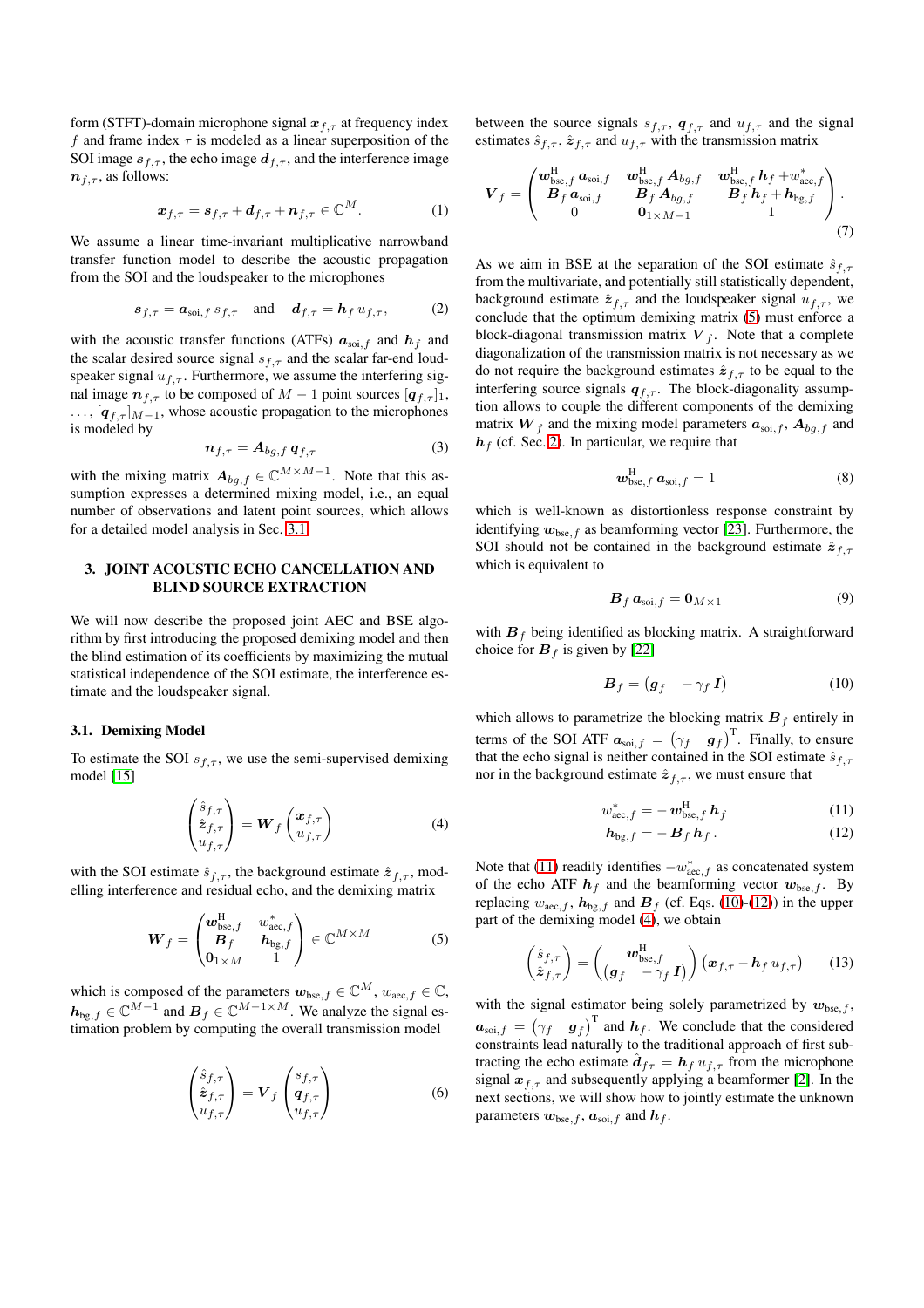#### 3.2. Cost Function

Adopting the idea of independent vector extraction (IVE) [\[22\]](#page-4-16), we suggest to estimate the parameter vector  $\theta$ , containing  $w_{\text{bse},f}$ ,  $a_{\text{soi},f}$  and  $h_f$ , by maximizing the statistical independence of the broadband SOI and background signal estimates  $\hat{\mathbf{s}}_{\tau}^{\mathrm{T}} = (\hat{s}_{1,\tau} \quad \dots \quad \hat{s}_{F,\tau})$  and  $\hat{\mathbf{z}}_{\tau}^{\mathrm{T}} = (\hat{\mathbf{z}}_{1,\tau}^{\mathrm{T}} \quad \dots \quad \hat{\mathbf{z}}_{F,\tau}^{\mathrm{T}})^{\mathrm{T}}$ . The according log-likelihood function is given by [\[22\]](#page-4-16)

$$
\mathcal{L}(\theta) \stackrel{c}{=} \sum_{\tau=1}^{T} \left( \log p(\hat{\mathbf{g}}_{\tau}) + \log p(\hat{\mathbf{z}}_{\tau}) \right) + 2T \sum_{f=1}^{F} \log \left| \det \mathbf{W}_f \right|
$$
\n(14)

with the number of frames  $T$ , the number of frequency bins  $F$ , and the true signal models  $\underline{\mathbf{s}}_{\tau} \sim p(\underline{\mathbf{s}}_{\tau})$  and  $\underline{\mathbf{z}}_{\tau} \sim p(\underline{\mathbf{z}}_{\tau})$ , respec-tively. Dividing [\(14\)](#page-2-0) by  $-T$  and assuming the background signal  $z_{\tau}$  to follow a stationary zero-mean circular complex Gaussian PDF with mutually uncorrelated frequency bins, i.e.,  $p(\underline{z}_\tau)$  =  $\prod_{f=1}^{F} \mathcal{N}_c(\mathbf{0}_{M-1\times 1}, \mathbf{C}_{zz,f})$ , we obtain the cost function:

$$
\mathcal{J}(\boldsymbol{\theta}) \stackrel{c}{=} -\widehat{\mathbb{E}} \left[ \log p(\hat{\mathbf{g}}_{\tau}) + \sum_{f=1}^{F} \mathbf{e}_{f,\tau}^{H} \mathbf{R}_{f} \mathbf{e}_{f,\tau} \right] - (M - 2) \sum_{f=1}^{F} \log |\gamma_{f}|^{2}
$$
\n(15)

with the AEC error signal  $e_{f,\tau} = x_{f,\tau} - h_f u_{f,\tau}$ , the first component of the SOI ATF  $\gamma_f = [\boldsymbol{a}_{\text{soi},f}]_1$  and  $\boldsymbol{R}_f = \boldsymbol{B}_f^{\text{H}} \boldsymbol{C}_{zz,f}^{-1} \boldsymbol{B}_f$ [\[22\]](#page-4-16). It has been observed that  $w_{\text{bse},f}$  and  $a_{\text{soi},f}$  are often not sufficiently strongly coupled by the cost function [\(15\)](#page-2-1) [\[22\]](#page-4-16). This shortcoming is addressed by the orthogonality constraint (OC)  $\widehat{\mathbb{E}} \left[ \hat{\mathbf{z}}_{f,\tau} \hat{s}_{f,\tau}^* \right] = \mathbf{0}_{M-1 \times 1}$  [\[24\]](#page-4-18), which leads to the relation [\[22\]](#page-4-16)

<span id="page-2-2"></span>
$$
\boldsymbol{a}_{\text{soi},f} = \begin{pmatrix} \gamma_f \\ \boldsymbol{g}_f \end{pmatrix} = \frac{\widehat{\boldsymbol{C}}_{ee,f} \boldsymbol{w}_{\text{bse},f}}{\boldsymbol{w}_{\text{bse},f}^{\text{H}} \widehat{\boldsymbol{C}}_{ee,f} \boldsymbol{w}_{\text{bse},f}}
$$
(16)

between the SOI ATF  $a_{\text{soi},f}$  and the beamforming vector  $w_{\text{bse},f}$ with  $\hat{C}_{ee,f} = \hat{\mathbb{E}} \left[ e_{f,\tau} e_{f,\tau}^{\text{H}} \right]$  being the sample error covariance matrix. Note that analogously to [\[22\]](#page-4-16), the OC [\(16\)](#page-2-2) is equivalent to computing  $\bm{w}_{\text{bse},f}$  as the minimizer of  $\bm{w}_{\text{bse},f}^{\text{H}}$   $\widehat{\bm{C}}_{ee,f}$   $\bm{w}_{\text{bse},f}$ subject to  $w_{\text{bse},f}^{\text{H}} a_{\text{soi},f} = 1$ , i.e., a minimum *error* power beamformer which is distortionless w.r.t.  $a_{\text{sol},f}$  [\[25\]](#page-4-19). By enforcing the OC [\(16\)](#page-2-2), the demixing matrix  $W_f$  is entirely parametrized by  $w_{\text{bse},f}$  and  $h_f$  which need to be estimated by minimizing [\(15\)](#page-2-1).

#### <span id="page-2-11"></span>3.3. Parameter Update

For rapid convergence and optimum steady-state performance, we derive a Newton-type update (see, e.g., [\[26\]](#page-4-20)) with a blockdiagonal Hessian, i.e.,  $\frac{\partial^2 J(\theta)}{\partial w}$  $\frac{\partial^2 \mathcal{J}(\bm{\theta})}{\partial \bm{w}_{\text{bse},f} \partial \bm{h}^{\text{H}}_{f}} = \frac{\partial^2 \mathcal{J}(\bm{\theta})}{\partial \bm{w}_{\text{bse},f} \partial \bm{h}^{\text{H}}}$  $\frac{\partial^2 \mathcal{J}(\boldsymbol{\theta})}{\partial \boldsymbol{w}_{\text{bse},f} \partial \boldsymbol{h}_f^{\text{T}}} = \boldsymbol{0}_{M \times M}$ , to estimate  $w_{\text{bse},f}$  and  $h_f$ . The first-order partial derivatives are given by

$$
\frac{\partial \mathcal{J}(\boldsymbol{\theta})}{\partial \boldsymbol{h}_f^*} = -\widehat{\mathbb{E}} \left[ \left( \phi_f^*(\hat{\boldsymbol{\underline{s}}}_\tau) \, \boldsymbol{w}_{\text{bse},f} + \boldsymbol{R}_f \, \boldsymbol{e}_{f,\tau} \right) \, u_{f\tau}^* \right] \tag{17}
$$

$$
\frac{\partial \mathcal{J}(\boldsymbol{\theta})}{\partial \boldsymbol{w}_{\text{bse},f}^{*}} = \widehat{\mathbb{E}}\left[\boldsymbol{e}_{f,\tau} \,\phi_{f}(\hat{\underline{\mathbf{s}}}_{\tau})\right] - \boldsymbol{a}_{\text{soi},f} \tag{18}
$$

with the score function  $\phi_f(\hat{\mathbf{g}}_{\tau}) = -\frac{\partial \log p_{\hat{\mathbf{g}}_{\tau}}(\hat{\mathbf{g}}_{\tau})}{\partial \hat{s}_{f_{\tau}}}$  $\frac{\delta P_{\bar{S}_{\tau}}(S_{\tau})}{\partial \hat{s}_{f,\tau}}$  and the SOI ATF  $a_{\text{soi},f}$  given by [\(16\)](#page-2-2). We conclude that [\(18\)](#page-2-3) corresponds to the BSE filter gradient computed in [\[22,](#page-4-16) [27\]](#page-4-21) when exchanging the AEC error signal  $e_{f,\tau}$  by the microphone signal  $x_{f,\tau}$  (see also sequential demixing model [\(13\)](#page-1-6)). In [\[22,](#page-4-16) [27\]](#page-4-21) it is shown that the score function must fulfill  $\mathbb{E}\left[s_{f,\tau}\phi_f(\underline{s}_{f,\tau})\right] = 1$  to obtain a valid update, which can be ensured by normalizing  $\phi_f(\hat{\mathbf{s}}_\tau)$  in Eqs. [\(17\)](#page-2-4) and [\(18\)](#page-2-3) with  $\hat{\nu}_f = \hat{\mathbb{E}} \left[ \hat{s}_{f,\tau} \phi_f(\hat{\mathbf{g}}_{\tau}) \right]$ . By following analogous steps as in [\[27\]](#page-4-21) we obtain the Newton-type BSE filter update

<span id="page-2-0"></span>
$$
\boldsymbol{w}_{\text{bse},f} \leftarrow \boldsymbol{w}_{\text{bse},f} + \frac{\hat{\nu}_f^*}{\hat{\rho}_f^* - \hat{\nu}_f^*} \widehat{\boldsymbol{C}}_{ee,f}^{-1} \left( \widehat{\mathbb{E}} \left[ \boldsymbol{e}_{f,\tau} \frac{\phi_f(\hat{\mathbf{g}}_{\tau})}{\hat{\nu}_f} \right] - \boldsymbol{a}_{\text{soi},f} \right)
$$
(19)

with  $\hat{\rho}_f = \hat{\mathbb{E}} \left[ \frac{\partial \phi_f(\hat{\mathbf{g}}_r)}{\partial \hat{s}_{f,\tau}^*} \right]$ . Note that the update [\(19\)](#page-2-5) corresponds to the well-known one-unit FastICA/FastIVA algorithms [\[27,](#page-4-21) [28\]](#page-4-22) applied to the AEC error signal  $e_{f,\tau}$ . We continue by computing the second-order derivatives for the AEC filter update

<span id="page-2-7"></span><span id="page-2-5"></span>
$$
\frac{\partial^2 \mathcal{J}(\boldsymbol{\theta})}{\partial \mathbf{h}_f \partial \mathbf{h}_f^{\mathrm{H}}} = \left( \mathbf{R}_f^{\mathrm{T}} + \hat{\rho}_f \mathbf{w}_{\mathrm{bse},f}^* \mathbf{w}_{\mathrm{bse},f}^{\mathrm{T}} \right) \widehat{\mathbb{E}} \left[ |u_{f,\tau}|^2 \right] \tag{20}
$$
\n
$$
\frac{\partial^2 \mathcal{J}(\boldsymbol{\theta})}{\partial \mathbf{h}_f \partial \mathbf{h}_f^{\mathrm{H}}} = \hat{\epsilon}_{\mathrm{a} \mathbf{w}_f}^* \mathbf{w}_f^{\mathrm{H}} \widehat{\mathbb{E}} \left[ \mathbf{a}_f^2 \right] \tag{21}
$$

<span id="page-2-6"></span>
$$
\frac{\partial^2 \mathcal{J}(\boldsymbol{\theta})}{\partial \, \boldsymbol{h}_f \, \partial \boldsymbol{h}_f^{\mathrm{T}}} = \hat{\xi}_f \boldsymbol{w}_{\text{bse},f}^* \boldsymbol{w}_{\text{bse},f}^{\mathrm{H}} \widehat{\mathbb{E}} \left[ u_{f,\tau}^2 \right] \tag{21}
$$

<span id="page-2-1"></span>with  $\hat{\xi}_f = \hat{\mathbb{E}} \left[ \frac{\partial \phi_f(\hat{\mathbf{g}}_\tau)}{\partial \hat{s}_{f,\tau}} \right]$ . As most common STFT-domain loudspeaker signals, e.g., speech and music, can be well-modeled as circular random variables,  $\widehat{\mathbb{E}} \left[ u_{f,\tau}^2 \right]$  will be close to zero, and thus Eq. [\(21\)](#page-2-6) is approximately equal to the all-zero matrix  $\mathbf{0}_{M \times M}$ . This simplifies the Newton step to [\[26\]](#page-4-20)

<span id="page-2-9"></span><span id="page-2-8"></span>
$$
\boldsymbol{h}_f \leftarrow \boldsymbol{h}_f - \left( \left( \frac{\partial^2 \mathcal{J}(\boldsymbol{\theta})}{\partial \, \boldsymbol{h}_f \, \partial \boldsymbol{h}_f^\mathrm{H}} \right)^* \right)^{-1} \frac{\partial \mathcal{J}(\boldsymbol{\theta})}{\partial \boldsymbol{h}_f^*} . \tag{22}
$$

By incorporating the score function normalization into [\(17\)](#page-2-4) and [\(20\)](#page-2-7) we obtain the proposed AEC filter update

$$
\boldsymbol{h}_{f} \leftarrow \boldsymbol{h}_{f} + \left( \left( \boldsymbol{R}_{f} + \frac{\hat{\rho}_{f}}{\hat{\nu}_{f}} \boldsymbol{w}_{\text{bse},f} \boldsymbol{w}_{\text{bse},f}^{H} \right) \widehat{\mathbb{E}} \left[ \left| u_{f,\tau} \right|^{2} \right] \right)^{-1}
$$

$$
\widehat{\mathbb{E}} \left[ \left( \frac{\phi_{f}^{*}(\hat{\mathbf{g}}_{\tau})}{\hat{\nu}_{f}^{*}} \boldsymbol{w}_{\text{bse},f} + \boldsymbol{R}_{f} \boldsymbol{e}_{f,\tau} \right) u_{f\tau}^{*} \right].
$$
(23)

The AEC filter update [\(23\)](#page-2-8) can be interpreted as a SOI- and interference-aware multichannel BNLMS. The traditional singlechannel BNLMS is obtained by setting the number of microphones  $M = 1$ , which simplifies the beamforming vector to  $\mathbf{w}_{\text{bse},f} = 1$ , i.e.,  $\hat{s}_{f,\tau} = e_{f,\tau}$ , and discards  $\mathbf{R}_f$ , and choosing a stationary Gaussian SOI source model with score function  $\phi_f(\hat{\mathbf{s}}_{\tau}) = \dot{s}_{f,\tau}^*$  which leads to

<span id="page-2-10"></span>
$$
\frac{\partial \mathcal{J}(\boldsymbol{\theta})}{\partial h_f^*} = -\widehat{\mathbb{E}}\left[e_{f,\tau} u_{f\tau}^*\right] \quad \text{and} \quad \frac{\partial^2 \mathcal{J}(\boldsymbol{\theta})}{\partial h_f \partial h_f^*} = \widehat{\mathbb{E}}\left[\left|u_{f,\tau}\right|^2\right].
$$
\n(24)

<span id="page-2-4"></span><span id="page-2-3"></span>The proposed AEC update extends the BNLMS (cf. Eqs. [\(22\)](#page-2-9) and [\(24\)](#page-2-10)) by incorporating knowledge about the spatial and spectral signal characteristics of the SOI and interference and thus acts as an inherent adaptation control.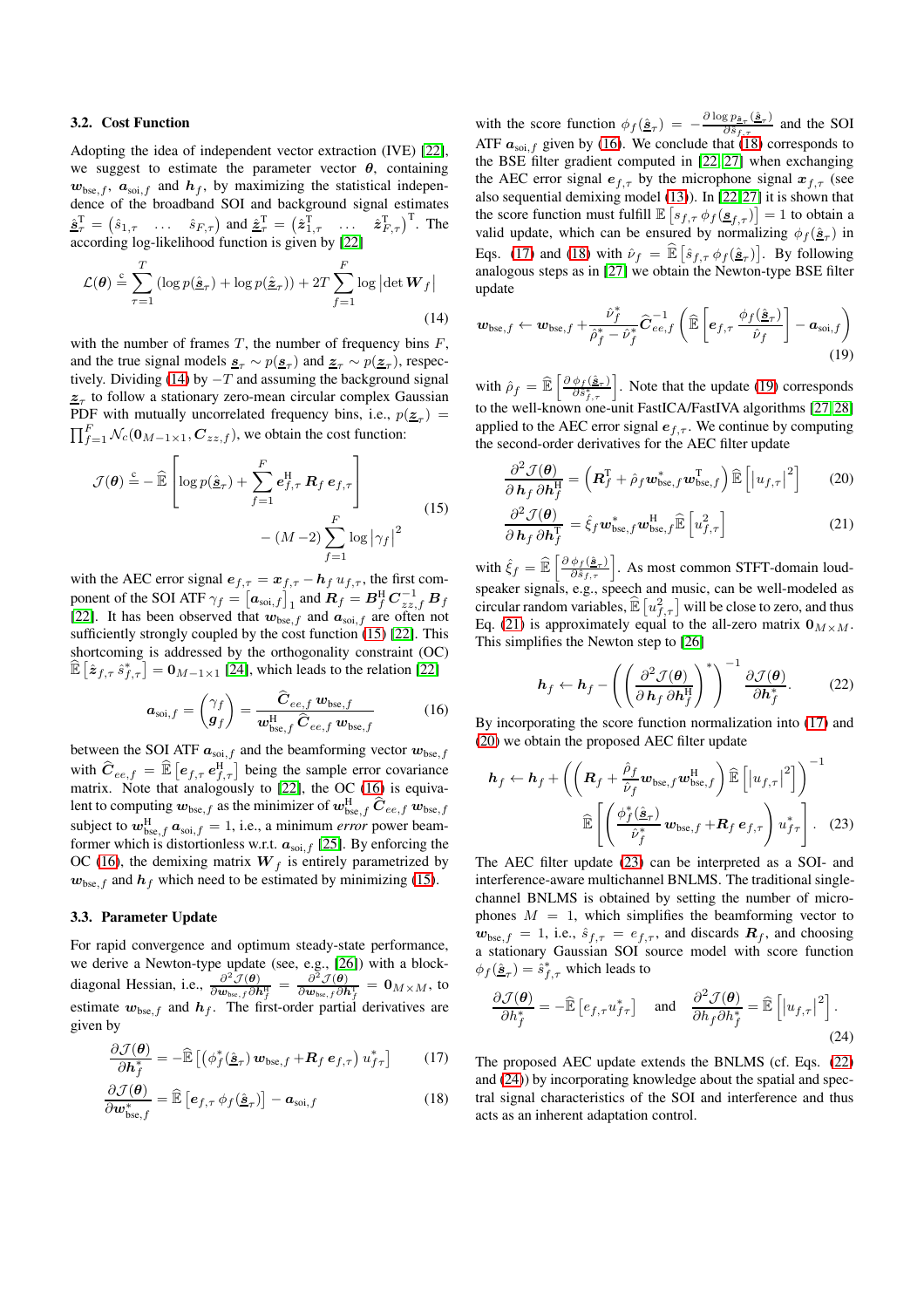<span id="page-3-1"></span>Algorithm 1 Algorithmic description of the proposed joint AEC and BSE algorithm<sup>[2](#page-3-0)</sup>.

- 1: for each iteration do
- 2: Update AEC filter  $h_f$  by Eq. [\(23\)](#page-2-8)
- 3: Update BSE filter:  $w_{\text{bse},f}$  by Eq. [\(19\)](#page-2-5)
- 4: Normalize:  $\boldsymbol{w}_{\text{bse},f} \leftarrow \boldsymbol{w}_{\text{bse},f} / (\boldsymbol{w}_{\text{bse},f}^{\text{H}} \, \widehat{\boldsymbol{C}}_{ee,f} \, \boldsymbol{w}_{\text{bse},f})$
- 5: end for
- 6: Backprojection:  $\hat{s}_{f,\tau} \leftarrow \widehat{\mathbb{E}}[\hat{s}_{f,\tau}^*[\boldsymbol{e}_{f,\tau}]_r]/\widehat{\mathbb{E}}[|\hat{s}_{f,\tau}|^2]\hat{s}_{f,\tau}$

### <span id="page-3-2"></span>3.4. Algorithmic Description

The proposed joint AEC and BSE algorithm is summarized in Alg. [1.](#page-3-1) Thereby we approximate the covariance matrix  $C_{zz,f}$  in  $\mathbf{R}_f = \mathbf{B}_f^{\mathrm{H}} \mathbf{C}_{zz,f}^{-1} \mathbf{B}_f$  by the estimate  $\hat{\mathbf{C}}_{zz,f} = \hat{\mathbb{E}} \left[ \hat{z}_{f,\tau} \hat{z}_{f,\tau}^{\mathrm{H}} \right]$ and normalize the BSE filter  $w_{\text{bse},f}$  after each iteration by  $w_{\text{bse},f}^{\text{H}}$   $\hat{C}_{ee,f}$   $w_{\text{bse},f}$  (cf. line 4) to ensure that the SOI estimate  $\hat{s}_{f,\tau}$  has unit scale, i.e.,  $\widehat{\mathbb{E}}\left[\left|\hat{s}_{f,\tau}\right|^2\right] = 1$  [\[22\]](#page-4-16). Finally, to address the scale ambiguity, which is inherent to any ICA approach [\[14\]](#page-4-10), we multiply the SOI estimate  $\hat{s}_{f,\tau}$  after the optmization by  $\min_{\alpha_f} \widehat{\mathbb{E}} \left[ \left| \alpha_f \, \hat{s}_{f,\tau} - [e_{f,\tau}]_r \right|^2 \right]$  [\[29\]](#page-4-23) which corresponds to a projection of  $\hat{s}_{f,\tau}$  onto the rth error signal  $[e_{f,\tau}]_r$ . Note that, because of the reduced echo power, we use the error signal as reference instead of the commonly used microphone signal.

### 4. EXPERIMENTAL EVALUATION

The proposed joint AEC and BSE algorithm is evaluated for a variety of challenging multi-microphone acoustic echo and interference cancellation scenarios. We consider a 4-element circular microphone array with random diameter in the range [5cm, 15cm] which is placed randomly in a shoebox room with dimensions in the ranges [4m, 6m], [4m, 6m] and [2.2m, 3.2m], respectively, with random reverberation time  $T_{60} \in [0.2$ s, 0.3s]. The loudspeaker, SOI and a single interferer are located orthogonally to the microphone array axis with random angles of arrival and random distances in the ranges [5cm, 20cm], [0.7m, 1.4m] and [1.7m, 2.5m], respectively. All room impulse responses (RIRs) are simulated according to the image method [\[30\]](#page-4-24) with a minimum filter length of max $(4000, \lceil f_s T_{60} \rceil)$ and sampling frequency  $f_s = 16kHz$ . The loudspeaker, SOI and interferer emit 5s speech signals which are sampled randomly from a subset of the LibriSpeech corpus [\[31\]](#page-4-25) including 100 speakers. The SOI and interfering signal images (cf. Eq. [\(1\)](#page-1-7)) are scaled according to a random SOI-to-echo and interference-toecho ratio in the ranges [5dB, 10dB] and [0dB, 5dB], respectively. To consider more realistic scenarios, we added spatially uncorrelated white Gaussian microphone noise with a random echo-to-noise ratio in the range [25dB, 35dB].

We chose an STFT frame length and frameshift of 2048 and 1024, respectively. The AEC filter  $h_f$  and  $w_{\text{bse},f}$  were updated by 50 iterations after being initialized with  $h_f = 0_{M \times 1}$  and

<span id="page-3-3"></span>Table 1. Average performance of the proposed joint AEC and BSE algorithm in comparison to various baselines with the best values being typeset bold.

| Algorithm                                                  | <b>SIR</b> |                                                                                            | SER SIER ERLE <sub>aec</sub> ERLE <sub>bf</sub> |                |
|------------------------------------------------------------|------------|--------------------------------------------------------------------------------------------|-------------------------------------------------|----------------|
| Unprocessed                                                |            | $\begin{array}{ c c c c c c c c } \hline 4.78 & 7.39 & 2.80 \hline \end{array}$            | 0.00                                            | 0.00           |
| LS AEC<br><b>IVE</b>                                       |            | $\left[ \begin{array}{ccc} 4.78 & 17.66 & 4.65 \\ 6.41 & 10.01 & 4.25 \end{array} \right]$ | 10.27<br>0.00                                   | 10.27<br>6.97  |
| BNLMS+IVE 6.75 17.73 6.25<br>Joint AEC+IVE 7.02 19.78 6.73 |            |                                                                                            | 10.27<br>11.39                                  | 14.40<br>16.36 |

 $\mathbf{w}_{\text{bse},f} = \begin{pmatrix} 1 & \mathbf{0}_{1 \times M-1} \end{pmatrix}^T$ , respectively. As score function we considered ∗

$$
\phi_f(\hat{\underline{\mathbf{s}}}_{\tau}) = \frac{\hat{s}_{f,\tau}^*}{\sqrt{\sum_{f=1}^F |\hat{s}_{f,\tau}|^2}} \tag{25}
$$

which models joint broadband activity of the SOI. We backprojected the SOI estimates (cf. Sec. [3.4\)](#page-3-2) to the first error signal.

As performance measures we use the logarithmic timedomain SOI-to-interference power ratio (SIR), SOI-to-echo power ratio (SER), SOI-to-interference-plus-echo power ratio (SIER) and the logarithmic echo return loss enhancement (ERLE) [\[8\]](#page-4-4) after the AEC unit and the beamformer, respectively. All performance measures are averaged over 50 experiments with randomly drawn speech signals and randomly sampled acoustic scenarios, i.e., sampling room geometry and reverberation time, microphone array properties, and positions of SOI, interferer, and loudspeaker, respectively, in the ranges given above.

Tab. [1](#page-3-3) shows the average performance of the unprocessed microphone signals, a least squares (LS) AEC filter estimate, a fast IVE-controlled beamformer, i.e., discarding the AEC unit, and finally the proposed joint AEC+IVE in comparison to the individual update (BNLMS+IVE), i.e., replacing the AEC filter update [\(23\)](#page-2-8) by an independent BNLMS in each channel (cf. Sec. [3.3\)](#page-2-11). We conclude from Tab. [1](#page-3-3) that the exploitation of both algorithmic parts, i.e., echo canceller and beamformer, significantly outperforms the individual approaches (cf. LS AEC and IVE). When comparing the proposed joint update to the decoupled BNLMS+IVE approach, we observe a significantly improved SER which results from enhanced parameter updates of both algorithmic parts (cf.  $ERLE<sub>acc</sub>$  and  $ERLE<sub>bf</sub>$  in Tab. [1\)](#page-3-3). Besides an improved echo attenuation, the proposed joint parameter update achieves also slightly higher interference cancellation in comparison to the individual approach. We attribute this to the higher echo attenuation provided by the echo canceller, which allows the beamformer to focus on the interferer suppression.

#### 5. CONCLUSION

In this paper, we described a computationally efficient and fastconverging joint AEC and BSE algorithm which improves the AEC performance in comparison to the independent application of both algorithmic components. As future research we plan to investigate convolutive AEC models and the incorporation of spatial prior knowledge about the SOI [\[32\]](#page-4-26).

<span id="page-3-0"></span><sup>2</sup>Source code implementation will be made available at <https://github.com/ThomasHaubner>